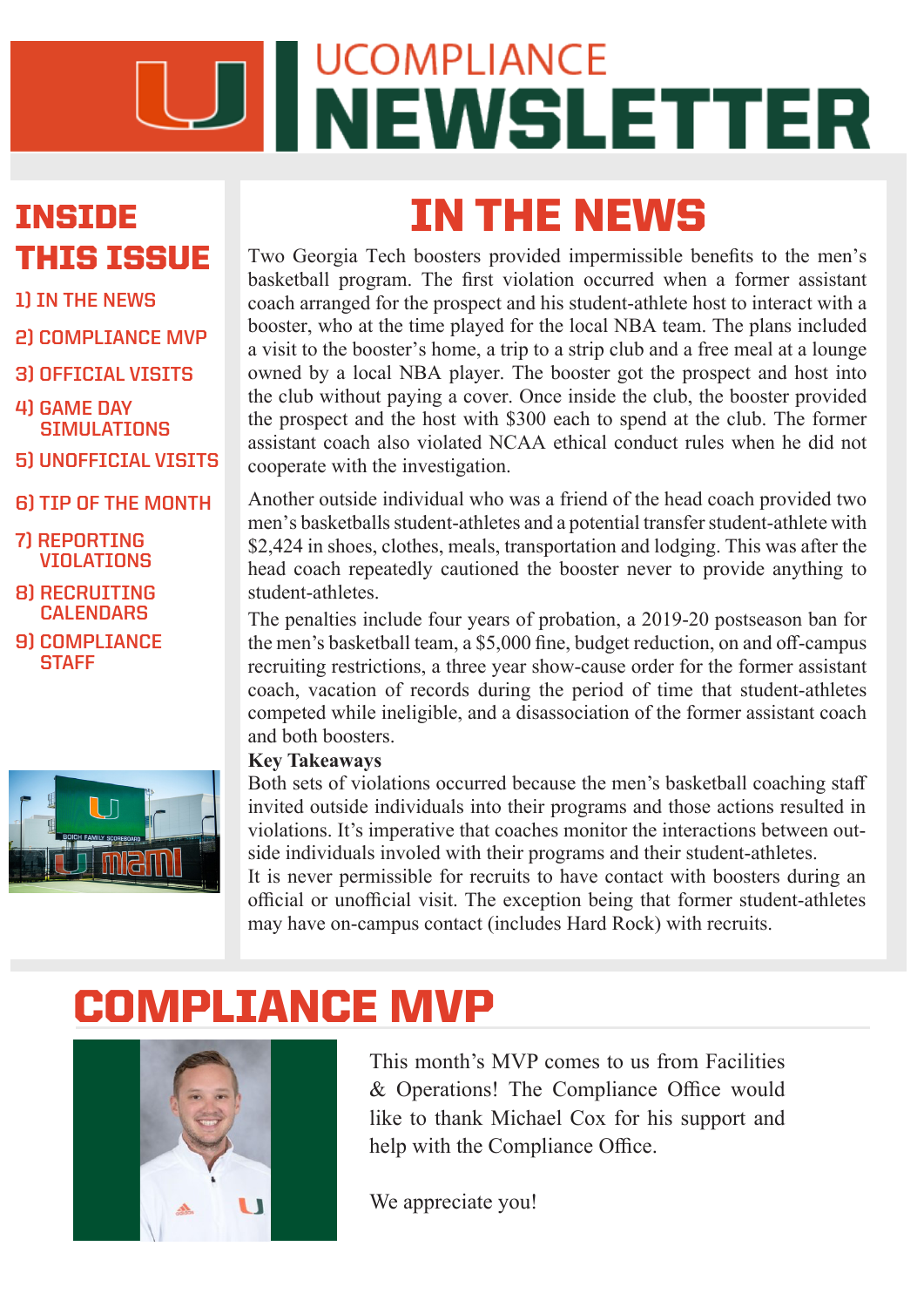## OFFICIAL VISITS

### Ten Rules to Remember

1) Eligibility - High school prospects must submit all transcripts (including current class schedule), ACT or SAT score (institutional requirement), register with the Eligibility Center, and be placed on UM's IRL. Transfers must submit college transcripts. Please make sure transcripts have the prospect's name, school, and all coursework on it.

2) 48 Hours - Official visits cannot last longer than 48-hours. The 48-hour period begins when prospects arrive on-campus, receive entertainment or participate in a sit-down meal with athletic department staff.

to the recruit and up to two family members. **All sports -** At the conclusion of the visit, the prospect must<br>return home to their educational institution, or to a site of connection **3) Transportation -** Sports other than football and basketball - UM may provide only the recruit with round-trip transportation. **Football and Basketball -** UM may provide round-trip transportation return home, to their educational institution, or to a site of competition.

4) Meals & Lodging - The prospect and up to four of their family members may receive lodging and up to three meals per day within a 30-mile radius of the institution. There is no limit on the number of snacks a prospect and their four family members may receive.

four family members, as well as the student-host, must be paid for using the host money. **5) Entertainment -** Entertainment may be provided to the prospect and up to four of their family members within a 30-mile radius of the institution's main campus. All entertainment for the prospect and their

6) Student-Hosts - Student-hosts may receive \$75 each day for entertainment for the prospect allotment. Host activities must be designated on the student-athletes Teamworks calendar. Student-athletes may not host on a required day off. and four of their family members. All entertainment expenses must be deducted from the student host money

 $\text{GSDI}$   $\text{Suadrin}$  hosts, start incinocity, or obosters may not provide prospects alibustic voloritum voloritum dae nis doloruntum dae nis dolorum volupis sunt lut mi, volupis sunt lut mi, vol **7) Cash -** Student hosts, staff members, or boosters may not provide prospects with cash at any time. The student-host money may not be used to purchase the prospect keepsakes (e.g., t-shirt, souvenirs).

**B) Tryouts** - Prospects may not participate in recreational activities supervised by coaches or staff members. Coaches and staff may now organize (e.g., place on itineraries) these activities. Basketball pros-Sampliance Office. The same explicit military military explicit military materials are endant as  $\mathbb{R}^n$ . 8) Tryouts pects may participate in on-campus evaluations (subject to restrictions) only if they are approved by the

9) Boosters - Boo Boosters cannot have contact with prospects during official visits but former UM student-athletes (who are boosters) may have on-campus contact with prospects.

10) Paperwork - The Student-Athlete Host Form and Prospect Declaration must be completed at the start of the visit. The Official Visit Reconciliation Form (completed post-visit), Student-Athlete Host Form and Prospect Declaration must be attached to recruiting reimbursement requests.

### OFFICIAL VISITS - FIRST OPPORTUNITY TO VISIT

**BASEBALL -** September 1 of PSA's Junior Year

**WOMEN'S BASKETBALL -** Thursday following Final 4 (during PSA's junior year)

**FOOTBALL -** April 1 of PSA's Junior Year

**ALL OTHER SPORTS -** August 1 before PSA's Junior Year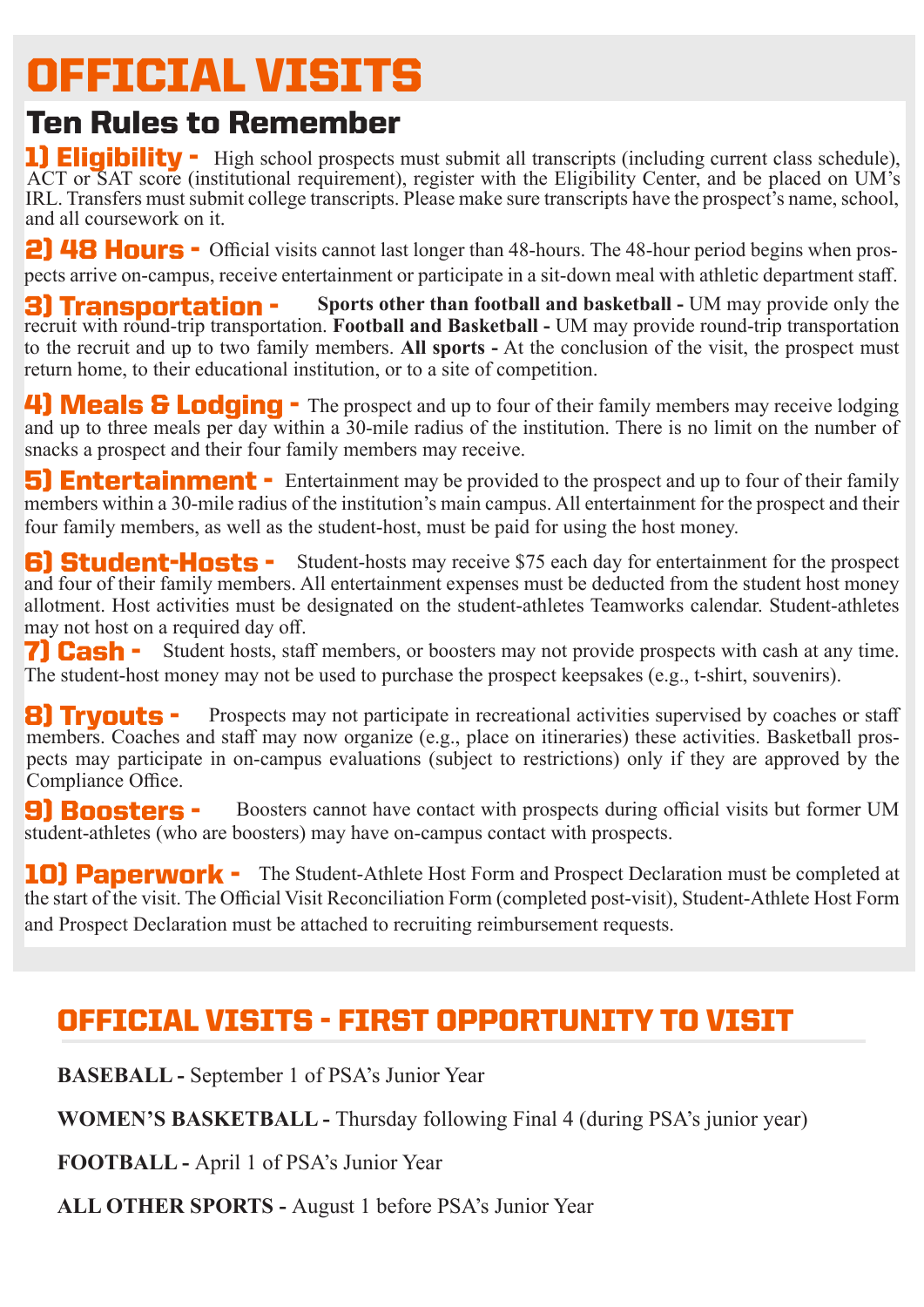# GAME DAY SIMULATIONS

### WHAT IS A GAME DAY SIMULATION? Photographs of Prospects During Campus Visits

### **A game day simulation occurs any time a prospect is:**



In uniform or with equipment associated with a sport; and



Demonstrating or displaying athletics ability or technique associated with a sport (e.g., any athletic stance, pose or motion associated with a sport).

**NOTE: All three things must happen together for the action to be a game day simulation.** 



DURING AN OFFICIAL OR UNOFFICIAL VISIT, AN INSTITUTION MAY NOT LLOW A PROSPECT ENGAGE IN ANY GAME-DAY SIMULATIONS

ANY ACTIVITY NORMALLY CONDUCTED ON A GAME DAY INVOLVING STUDENT-ATHLETES IS CONSIDERED A GAME DAY SIMULATION. EXAMPLES INCLUDE BUT ARE NOT LIMITED TO:

STAGED PRESS CONFERENCE SIMULATED MEDIA INTERVIEW RUNNING OUT OF THE TUNNEL USING A SMOKE MACHIENE

ARRANGING FOR THE APPEAR- ANCE OF A MASSCOT, THE SUN- SATIONS, CHEER OR BAND.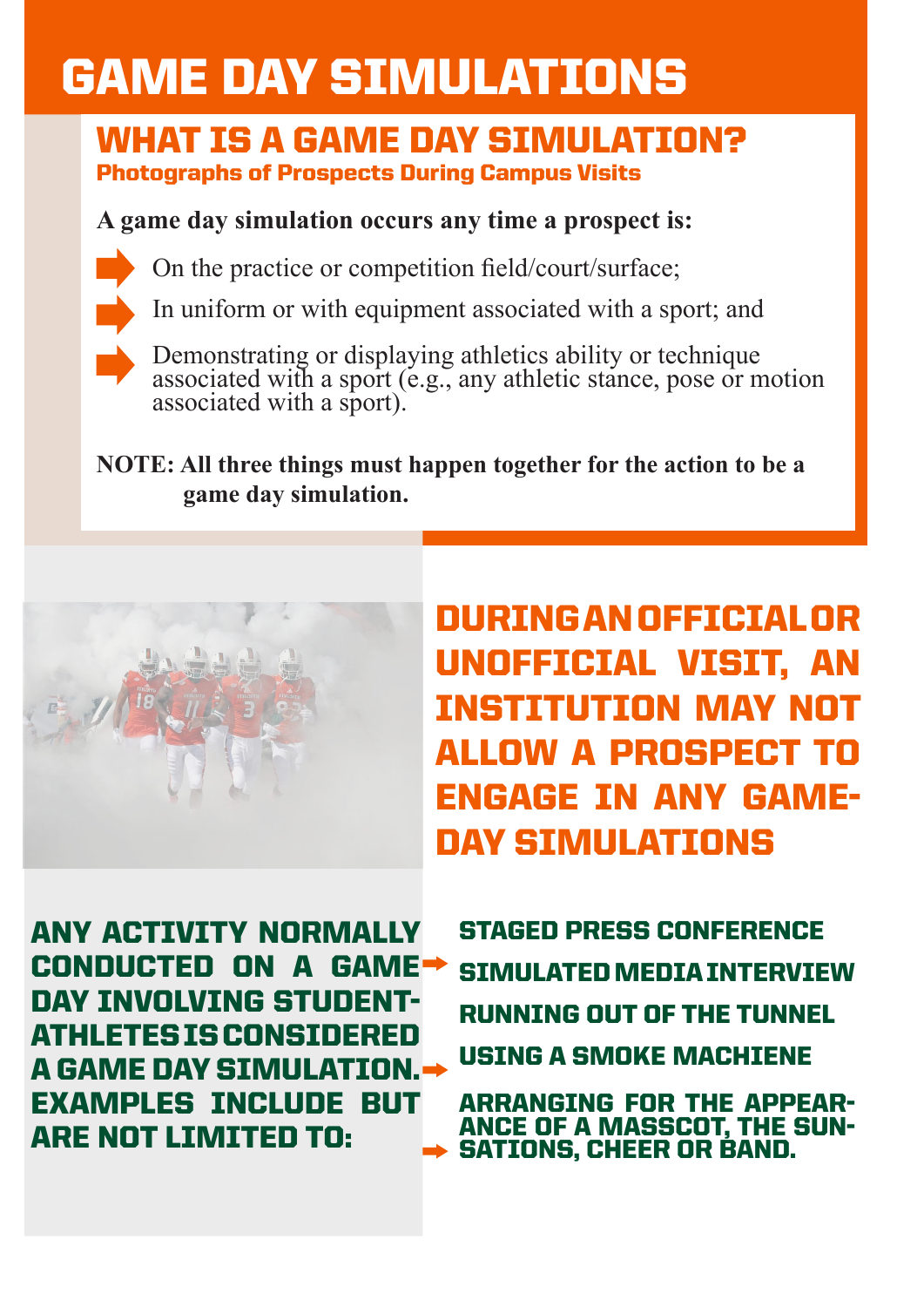# ARMS - UNOFFICIAL VISIT REMINDERS

All unofficial visit activity must be logged in ARMS.

In your Workflow Launchpad, you'll find the "Unofficial Visit Form" which must be completed for all unofficial visits.

If your sport did not have any unofficial visits during the previous month, instead complete the "Team Unofficial Visit Confirmation" form (also in your Launchpad).

### **As a reminder, PSAs can take unofficial visits starting with the following dates:**

- 8/1 before sophomore year for men's basketball
- $\rightarrow$  9/1 of junior year for baseball
- Anytime for women's basketball and football
- $\rightarrow$  8/1 before junior year for all other sports.

# OFF-CAMPUS **CONTACT** DURING UNOFFICIAL VISITS

#### **OFF-CAMPUS CONTACT WITHIN 1-MILE OF CAMPUS**

Off-campus contact between an institutional staff member and a prospect (and those accompanying the prospect) and off-campus contact between an enrolled student-athlete and a prospect (and those accompanying the prospect) may occur on-campus, or within a one-mile radius of campus.

**[Map of restaurants within 1-mile](https://www.google.com/maps/d/viewer?mid=1F6qTf1uMhL-yHQuuybStEWvhdJg&ll=25.75282685863023%2C-80.22947954999995&z=13)  of UM can be found HERE.** 

## TIP OF THE MONTH

Contacts, evaluations and visits must be appropriately recorded through ARMS. Contacts and evaluations must include the event name and location.

If you have any questions or require assistance, please contact Colin Shaffer.

# REPORTING **VIOLATIONS**

All known violations are required to be submitted to Craig Anderson or Blake James. If you are aware of a violation, recruiting or otherwise, please make sure that one of these two individuals is informed.